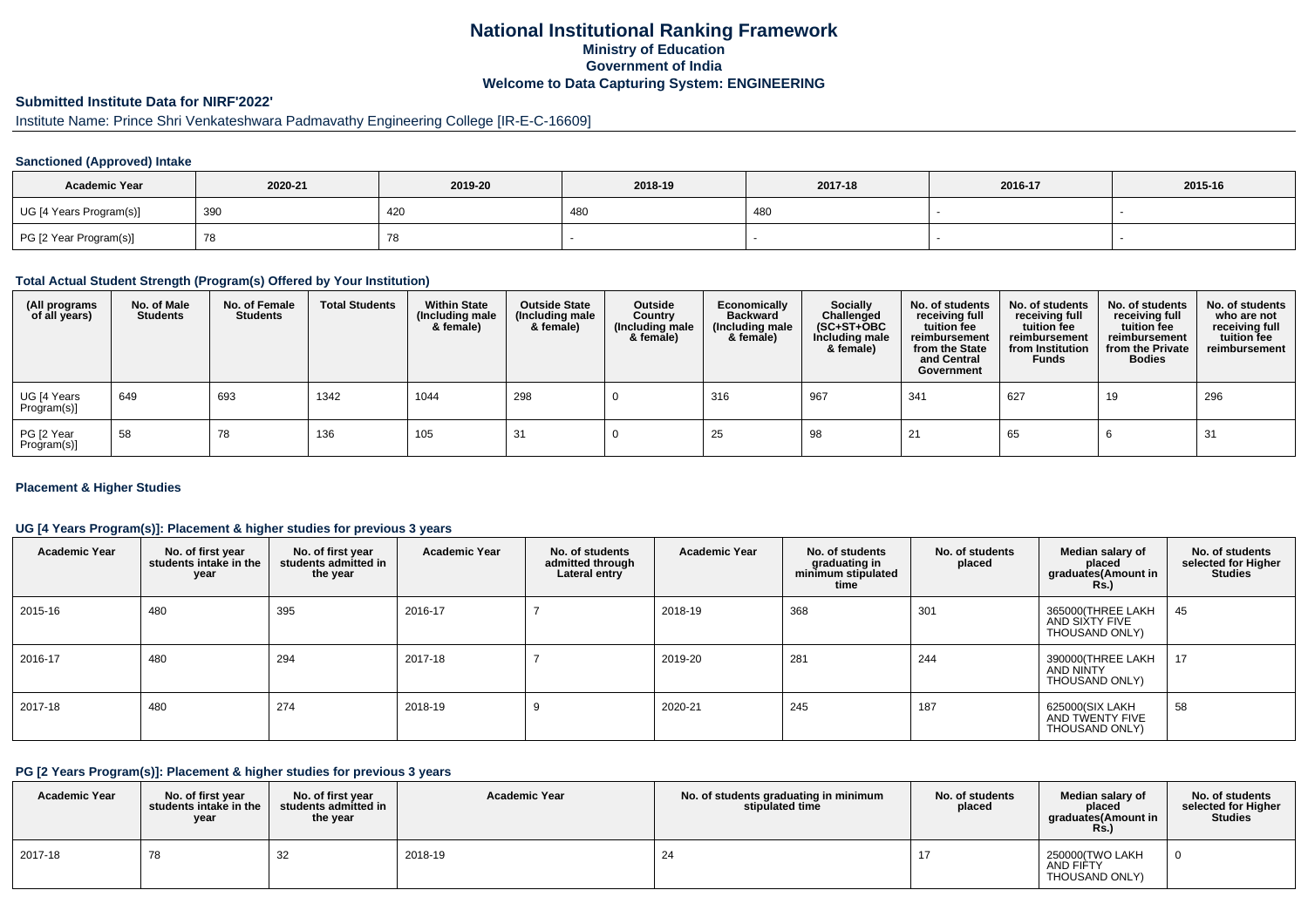| 2018-19 | 78 | ູ | 2019-20 | . .      | ن ا | 250000(TWO LAKH<br>AND FIFTY<br>THOUSAND ONLY) |                  |
|---------|----|---|---------|----------|-----|------------------------------------------------|------------------|
| 2019-20 | 78 |   | 2020-21 | <u>.</u> |     | 650000(SIX LAKH<br>AND FIFTY<br>THOUSAND ONLY) | $\sqrt{2}$<br>ັບ |

#### **Ph.D Student Details**

| Ph.D (Student pursuing doctoral program till 2020-21 Students admitted in the academic year 2020-21 should not be entered here.) |         |         |                       |  |
|----------------------------------------------------------------------------------------------------------------------------------|---------|---------|-----------------------|--|
|                                                                                                                                  |         |         | <b>Total Students</b> |  |
| Full Time                                                                                                                        |         |         |                       |  |
| Part Time                                                                                                                        |         |         |                       |  |
| No. of Ph.D students graduated (including Integrated Ph.D)                                                                       |         |         |                       |  |
|                                                                                                                                  | 2020-21 | 2019-20 | 2018-19               |  |
| Full Time                                                                                                                        |         |         |                       |  |
| Part Time                                                                                                                        |         |         |                       |  |

## **Financial Resources: Utilised Amount for the Capital expenditure for previous 3 years**

| <b>Academic Year</b>                                                                                                                                                                      | 2020-21                                                                                      | 2019-20                                                                                              | 2018-19                                                                                                |  |
|-------------------------------------------------------------------------------------------------------------------------------------------------------------------------------------------|----------------------------------------------------------------------------------------------|------------------------------------------------------------------------------------------------------|--------------------------------------------------------------------------------------------------------|--|
|                                                                                                                                                                                           | <b>Utilised Amount</b>                                                                       | <b>Utilised Amount</b>                                                                               | <b>Utilised Amount</b>                                                                                 |  |
|                                                                                                                                                                                           |                                                                                              | Annual Capital Expenditure on Academic Activities and Resources (excluding expenditure on buildings) |                                                                                                        |  |
| Library (Books, Journals and e-Resources only)                                                                                                                                            | 2463829 (TWENTY FOUR LAKH SIXTY THREE THOUSAND<br>EIGHT HÙNDRED AND TWENTY NINE RUPEES ONLY) | 1514065 (FIFTEEN LAKH FOURTEEN THOUSAND AND<br>SIXTY FIIVE RUPEES ONLY)                              | 2300940 (TWENTY THREE LAKH NINE HUNDRED AND<br>FORTY RUPEES ONLY)                                      |  |
| New Equipment and software for Laboratories                                                                                                                                               | 3254880 (THIRTY TWO LAKH FIFTY FOUR THOUSAND<br>EIGHT HÙNDRED AND EIGHTY RUPEES ONLY)        | 10539004 (ONE CRORE FIVE LAKH THIRTY NINE<br>THOUSAND AND FOUR RUPEES ONLY)                          | 16196538 (ONE CRORE SIXTY ONE LAKH NINTY SIX<br>THOUSAND FIVE HUNDRED AND THIRTY EIGHT RUPEES<br>ONLY) |  |
| <b>Engineering Workshops</b>                                                                                                                                                              | 2534200 (TWENTY FOUR LAKH THIRTY FOUR THOUSAND<br>AND TWO HUNDRED RUPEES ONLY)               | 1786930 (SEVENTEEN LAKH EIGHTY SIX THOUSAND NINE<br>HUNDRED NAD THIRTY RUPEES ONLY)                  | 2525021 (TWENTY FIVE LAKH TWENTY FIVE THOUSAND<br>AND TWENTY ONE RUPEES ONLY)                          |  |
| Other expenditure on creation of Capital Assets (For setting up<br>classrooms, seminar hall, conference hall, library, Lab, Engg<br>workshops excluding expenditure on Land and Building) | 2571820 (TWENTY FIVE LAKH SEVENTY ONE THOUSAND<br>EIGHT HUNDRED AND TWENTY RUPEES ONLY)      | 8526989 (EIGHTY FIVE LAKH TWENTY SIX THOUSAND<br>NINE HUNDRED AND EIGHTY NINE RUPEES ONLY)           | 14951770 (FOURTEEN LAKH NINTY FIVE THOUSAND<br>SEVEN HUNDRED AND SEVENTY RUPEES ONLY)                  |  |

# **Financial Resources: Utilised Amount for the Operational expenditure for previous 3 years**

| <b>Academic Year</b>                                                                                                                                                                            | 2020-21                                                                                                | 2019-20                                                                                               | 2018-19                                                                                               |  |  |  |  |
|-------------------------------------------------------------------------------------------------------------------------------------------------------------------------------------------------|--------------------------------------------------------------------------------------------------------|-------------------------------------------------------------------------------------------------------|-------------------------------------------------------------------------------------------------------|--|--|--|--|
|                                                                                                                                                                                                 | <b>Utilised Amount</b>                                                                                 | <b>Utilised Amount</b>                                                                                | <b>Utilised Amount</b>                                                                                |  |  |  |  |
| <b>Annual Operational Expenditure</b>                                                                                                                                                           |                                                                                                        |                                                                                                       |                                                                                                       |  |  |  |  |
| Salaries (Teaching and Non Teaching staff)                                                                                                                                                      | 98561846 (NINE CRORE EIGHTY FIVE LAKH SIXTY ONE<br>THOUSAND EIGHT HUNDRED AND FORTY SIX RUPEES<br>ONLY | 70035645 (SEVEN CRORE THIRTY FIVE THOUSAND SIX<br>HUNDRED AND FORTY FIVE RUPEES ONLY)                 | 81641778 (EIGHT CRORE SIXTY FOUR LAKH ONE<br>THOUSAND SEVEN HUNDRED AND SEVENTY EIGHT<br>RUPEES ONLY) |  |  |  |  |
| Maintenance of Academic Infrastructure or consumables and<br>other running expenditures (excluding maintenance of hostels<br>and allied services, rent of the building, depreciation cost, etc) | 118072490 (ELEVEN CRORE EIGHTY LAKH SEVENTY TWO<br>THOUSAND FOUR HUNRED AND NINTY RUPEES ONLY)         | 47708572 (FOUR CRORE SEVENTY SEVEN LAKH EIGHT<br>THOUSAND FIVE HUNDRED AND SEVETY TWO RUPEES<br>ONLY) | 53021414 (FIVE CRORE TWO LAKH ONE THOUSAND<br>FOUR HUNDRED AND FOURTEEN RUPEES ONLY)                  |  |  |  |  |
| Seminars/Conferences/Workshops                                                                                                                                                                  | 17579500 (ONE CRORE SEVENTY FIVE LAKH SEVENTY<br>NINE THOUSAND AND FIVE HUNDRED RUPEES ONLY)           | 5833625 (FIFTY EIGHT LAKH THIRTY THREE THOUSAND<br>SIX HUNDRED AND TWENTY FIVE RUPEES ONLY)           | 55626600 (FIVE CRORE FIFTY SIX LAKH TWENTY SIX<br>THOUSAND AND SIX HUNDRED RUPEES ONLY)               |  |  |  |  |